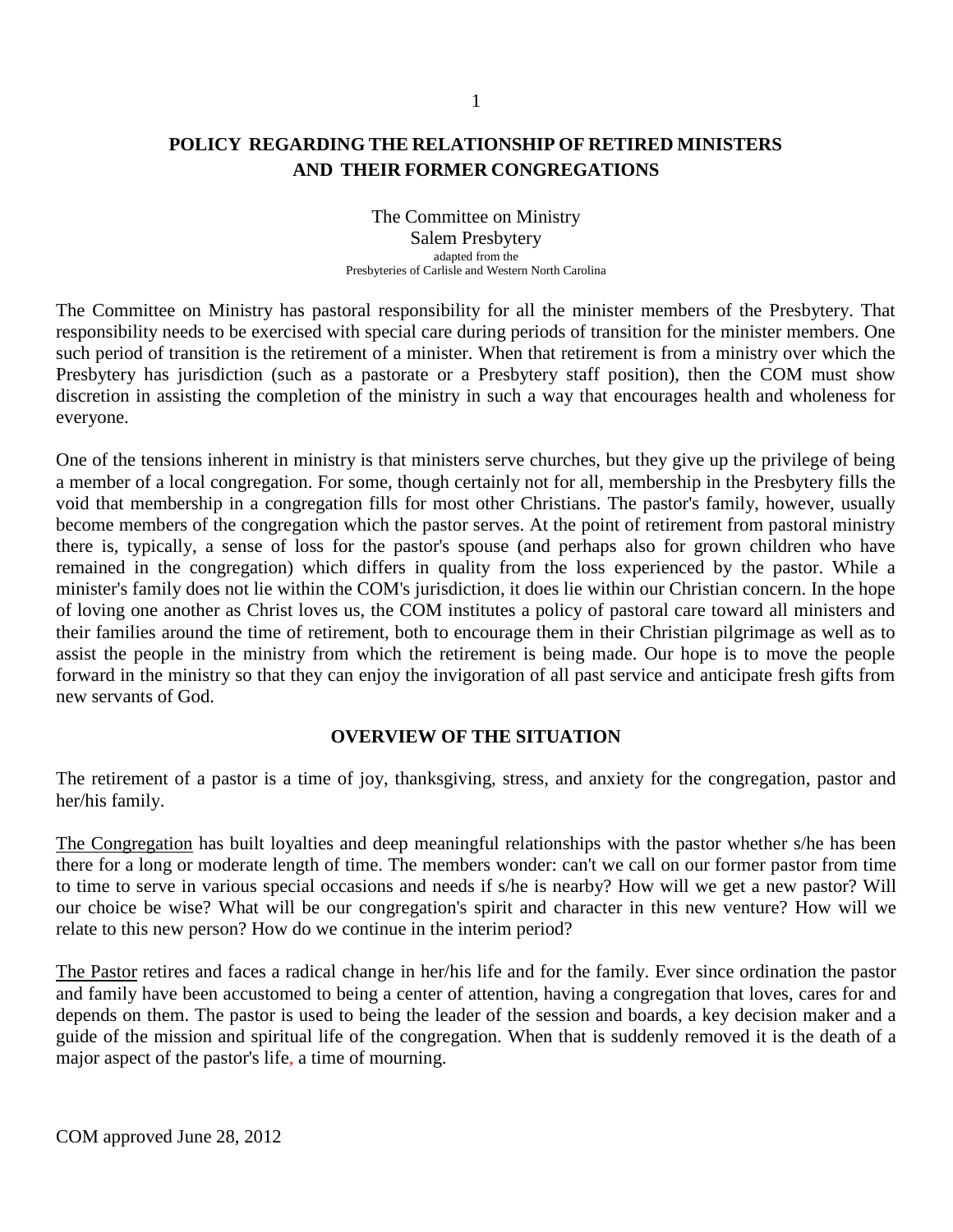Few anticipate what a radical reorientation of life, of the sense of call and of the sources of self-esteem and fulfillment that change will require. While retirement has many rewards and the potential of new personal fulfillments, for many the transition to the new orientation can be threatening and difficult. To deny the feelings of loss only continues the pain. It is no wonder that some retiring pastors are tempted to hold on to past relationships and roles to the detriment of the congregation and its new pastor, as well as to the discovery of a new role in life for the retiree. A good guideline is for the pastor to absent her/himself from the former congregation for at least 2 years following the installation of the next pastor.

The Pastor's Family also discovers that the change is difficult and at times painful. Their situation comes to focus in three questions:

- 1. Where to live?
- 2. Where will their church membership be?
- 3. How to handle church related friendships?

If they move to a new community the adjustment of the former pastor and her/his family to their new life is made easier. Their role in a new community and new church is entirely different from their years of experience in the pastorate. In the new church of membership they are on a level with all other members. They are free to relate directly and freely with members of the new church and to share their gifts in the affairs and structures of the church. The retiring pastor can now sit, enjoy and be fed by worship without feeling s/he has to manage everything. They can also be friend and support to her/his new pastor.

If they stay in the same community there is no rule that says the family must give up its present church membership. If they retain membership where they have been, the family's closest friends are often in that congregation, however the family's relationship with the congregation changes. Their friends need to be free to develop a relationship to the new pastor and his/her spouse just as they did when the retiring couple first came to the church.

Any continuing relationship needs to be extremely judicious and restrained in conversation about the church in any manner, from which the pastor retired. A successful return by the family (including the former pastor) to the former church requires:

- 1. full and open discussion and agreement of the installed pastor regarding the return
- 2. a self-confident and non-threatened new pastor
- 3. the former pastor must genuinely be willing to switch from being the shepherd to taking her/his place as one of the flock
- 4. the judicious and tactful refusal of the former pastor and family to become involved in any discussion of the church's policies or problems.

While adult children might remain in the congregation, they too will need restraint and grace as they relate to the new leadership and the changes s/he will bring about. If they hold office in the church they must be ready to be supportive and accepting of the new pastor. If they feel they must stay on to protect their parent's legacy and program, they should consider resigning.

The family should be preparing for this radical change in its life well in advance of the retirement.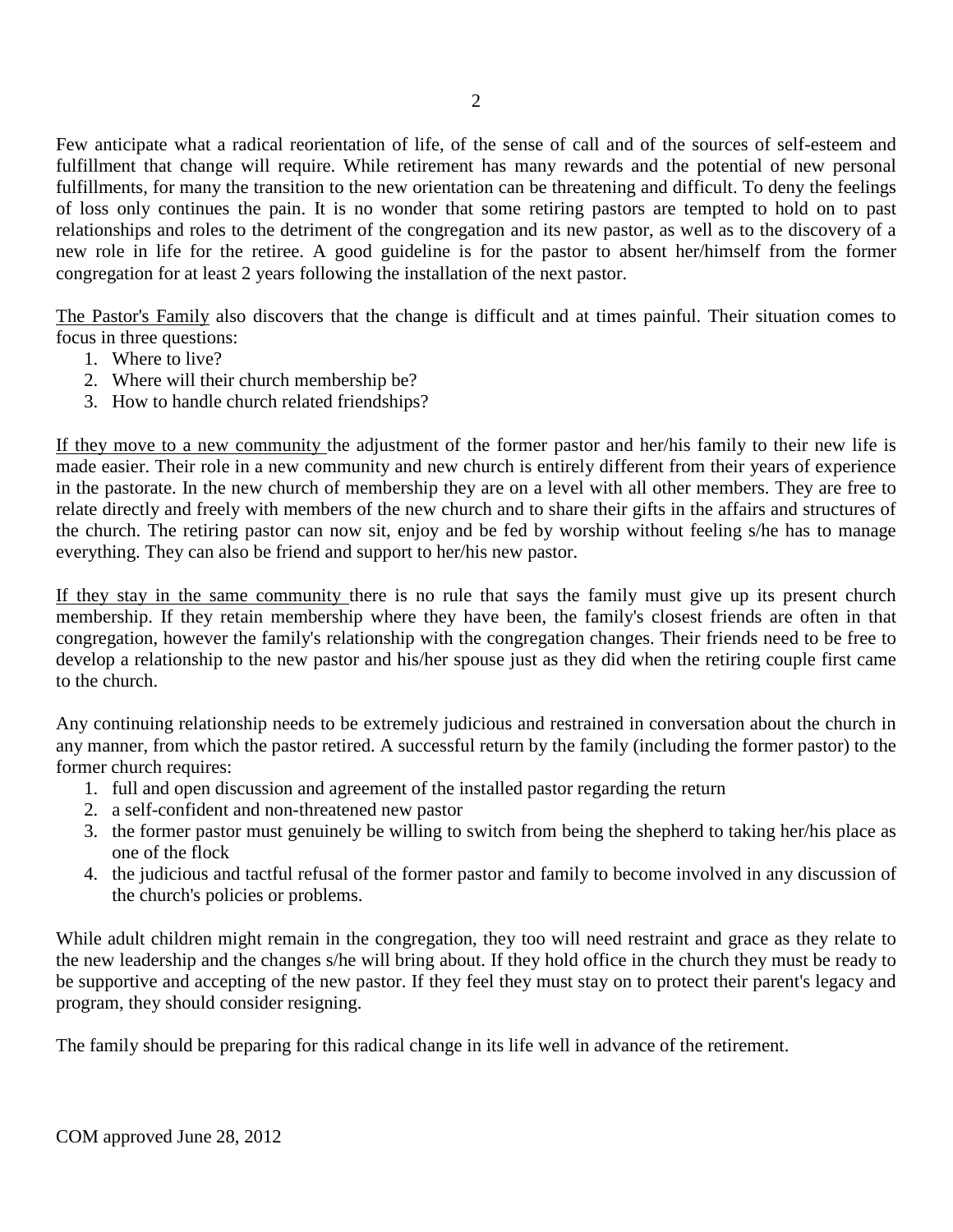The Presbytery and Committee on Ministry should give sufficient and clear guidance and support to the retiring pastor and family or the session and congregation at this point in their pilgrimage.

## SPECIFIC GUIDELINES FOR RETIRING PASTOR

- 1. A Retiring pastor must stay away from the former parish completely until the next installed pastor has been in place for at least two years.
- 2. In accordance with Book of Order G-2.0905 *Officiate by Invitation Only*: A*fter the dissolution of the pastoral relationship, former pastors and associate pastors shall not provide their pastoral services to members of their former congregations without the invitation of the moderator of session.* This provision, however, places a great burden on the new pastor (moderator) in being the "gate-keeper" to the former pastor's involvement. The COM hopes that our policy will take some of the pressure off the new pastor and place the ethical burden to maintain a distance upon the shoulders of the departing pastor.It is always incumbent upon the departing pastor to make sure that parishioners know that her or his relationship with the congregation will come to an end. It is important that parishioners understand that this change of relationship is necessary in order that the congregation be free, in all respects, to make the adjustments necessary for changes of leadership, interim and permanent, without the departing pastor's influence.
- 3. While it is preferred that the spouse and other family members leave the church with the departing pastor, there may be circumstances which allow exceptions and lead to the family remaining as participants in the congregation formerly led by the departing pastor. Some examples of this are the presence of only one Presbyterian church in the community where the family continues to live, the spouse remaining in place for some event to resolve (end of school year, career decisions, selling house, etc), the spouse being the injured party in the removal of the pastor, and other less than ordinary situations (e.g. situations in which the spouse of the pastor remains as an employee of the church after the retirement or departure of the pastor – a very complex issue which usually requires outside intervention to resolve. Refer to "Salem Advisory Guidelines on Dual Relationships") As outlined in other sections of this document with regard to pastoral contacts, the family will endeavor to be circumspect with regard to the naturally occurring changes. The Committee on Ministry will keep informed on the well-being of the church. In the event there are problems caused by either the departing pastor through the family or the family members themselves, COM will step in to resolve the issues.
- 4. It is not ordinarily appropriate to continue contact on any social media. This will involve unfriending/hiding people on Facebook, not following on Twitter and/or deleting contacts. For example, automatic birthday wishes should cease, as things like this continue to remind individuals about the wonderful pastor that left and their pastoral relationship. It will require extreme discipline to resist even the most innocent interactions.
- 5. When former pastors live in the same community -- either following retirement or in the case of a change of vocation/calling -- the potential for tension is greatly increased. The constant presence can unintentionally be a misleading reminder of a pastoral relationship that no longer exists. It increases the temptation to live in the past, or to bring issues and complaints to the former pastor. Therefore, special guidelines need to be established.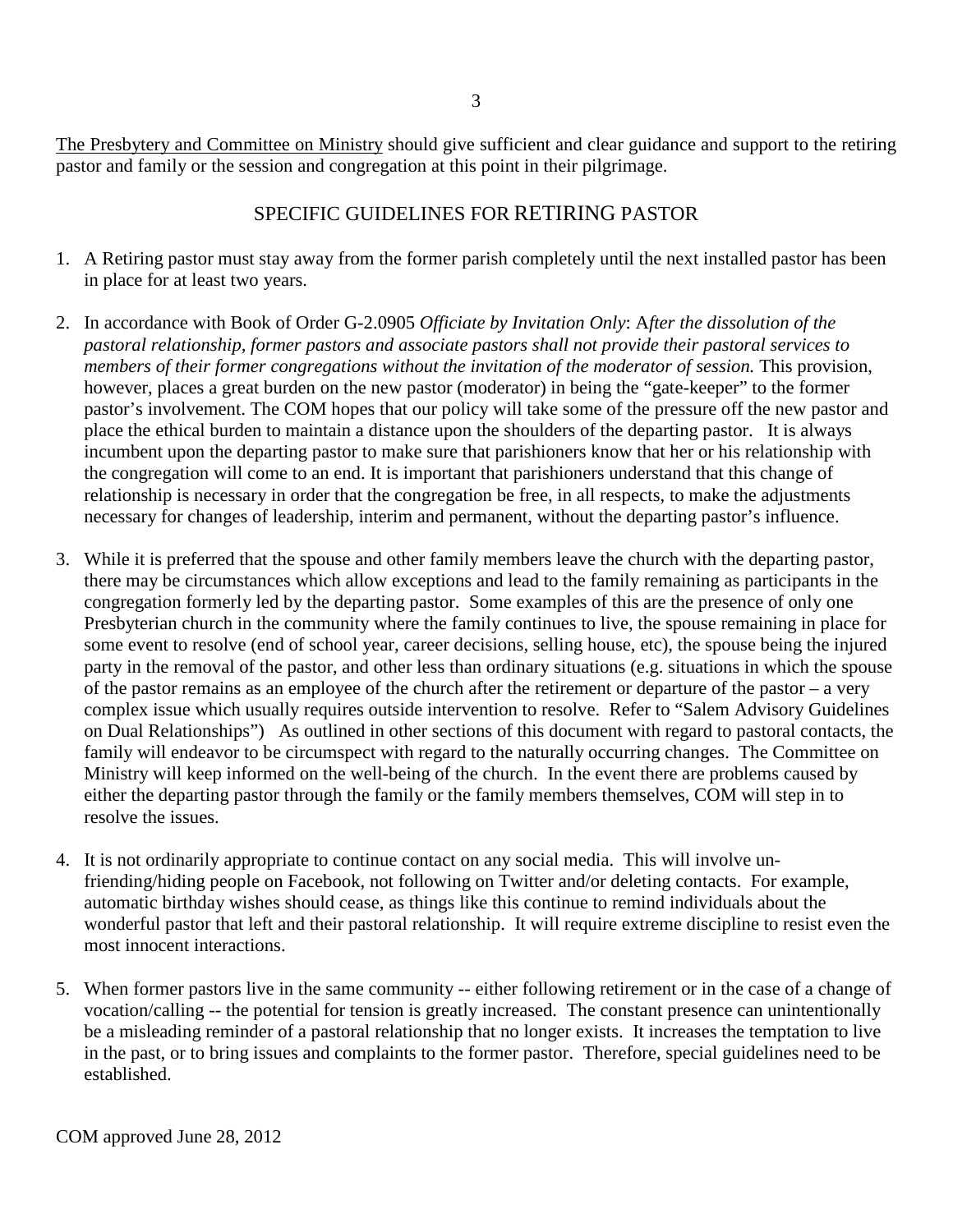- A. The former pastor living in the same community as the church should decline pastoral leadership in any funerals, baptisms, counseling, weddings, etc., of his/her former parish. While this will be difficult, the departing pastor performs a much-needed pastoral service by encouraging and enabling church members to establish a pastoral bond with the new pastor through these life transitions. By declining such invitations firmly the former pastor clarifies that he/she is no longer that person's pastor and gives that person the opportunity to accept the pastoral care of the new pastor. Remember that if participation in official services is extended to some, it will be hurtful to those whose requests are refused.
- B. There will be no visitation or contact with congregational members which could be interpreted in any way as pastoral. Any such visit "as a friend" should follow – not precede – the visitation of the new pastor.
- C. It is strongly recommended that the former pastor and his/her family become active in the work and worship of another congregation. Remaining in the same congregation can lead to tensions and difficulties which no one intends, but which nevertheless cannot be avoided. If there are no options for other church membership and participation, COM should be consulted.
- D. It is permissible to accept an invitation from the new installed pastor to participate and /or assist in some special event or program in the former parish after the new pastor has been present for at least one year.
- E. When the previous pastor happens to encounter former parishioners, his/her response should indicate that although church members and the church continue to be prayed for, it is not appropriate to talk about things happening in the church. They must be reminded that they have a new pastor and that their previous pastor no longer serves in that role.
- 6. Representatives of the Committee on Ministry shall review this policy statement with both the pastor who is leaving/retiring and with the Session prior to the pastor leaving. The departing pastor, session and all program and support staff will be asked to sign the covenant which should be shared with the congregation. A pastoral letter written by the Clerk of the Session regarding this policy and a copy of the covenant should be shared with the congregation at the time of the departing pastors leaving and the new pastor's arrival.

# **A COVENANT FOR OUR FUTURE**

*An Understanding About the Future Relationship Between the Church and the Retiring/Departing Pastor*

The intention of this covenant is to act as a reminder of the importance of the relationship between pastor and congregation. To ensure a healthy transition from the current called pastor to a bridge pastor, a transitional pastor, and then to the new installed pastor, the congregation and departing pastor must exercise great selfrestraint in order to allow time for the congregation to reflect on past ministry, dream about future ministries and allow for a relationship with future pastors to flourish. How pastors and congregations say "Goodbye" is just as important as how they say "Hello" and "Welcome." So we all - pastors, congregational leaders and members - need to model for one another healthy boundaries as our roles and responsibilities change. To effectively and graciously maintain such boundaries requires clarity and positive support of one another.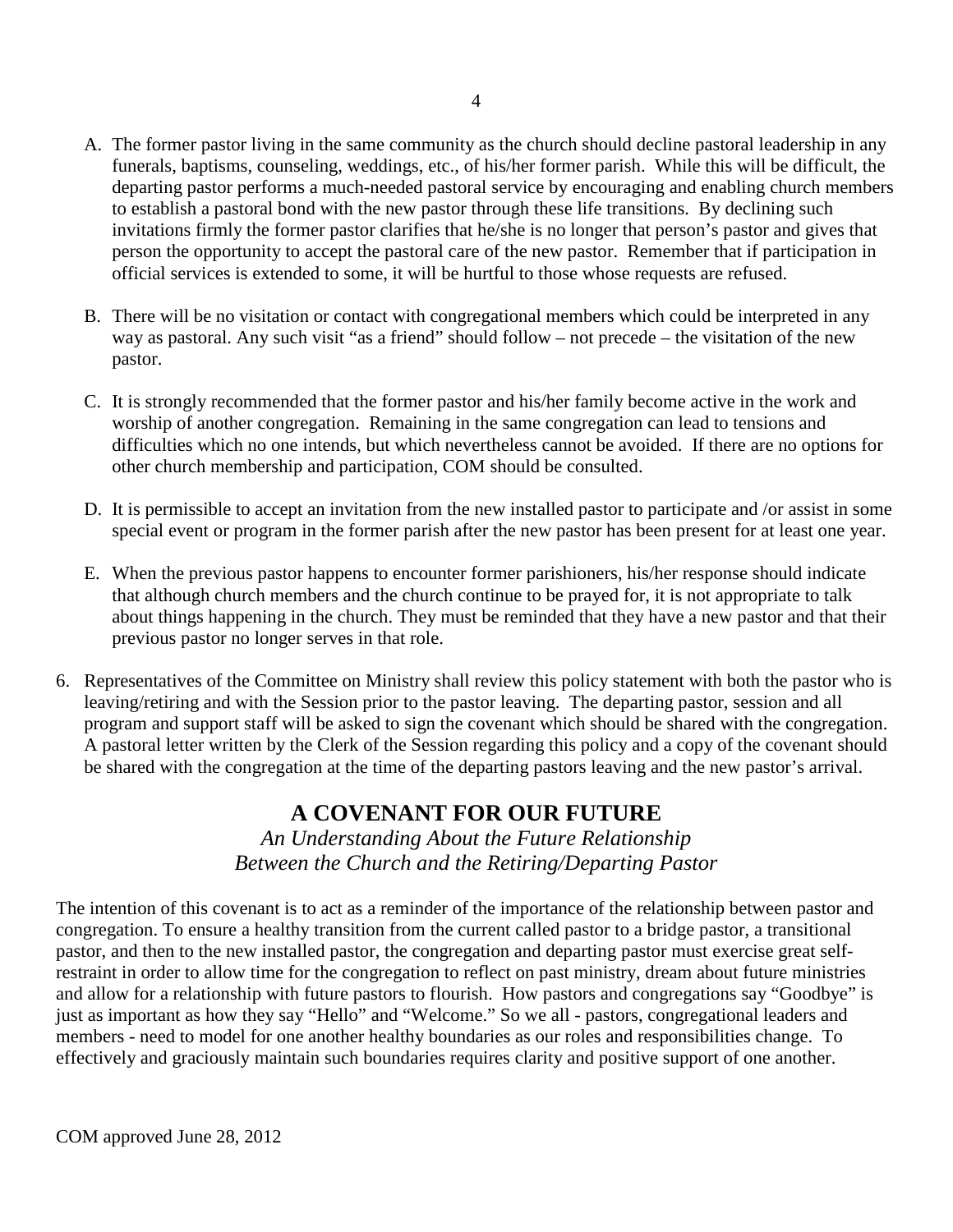A departing pastor is ethically responsible to do everything possible to strengthen the ties between the new pastor and members of his/her former congregation. There are complexities that can and will influence the nature of this particular pastoral transition.

The purpose of this covenant is to be forthright in our commitment to create space for all involved to grieve, reflect and dream. It affirms agreement with Salem Presbytery's Policy Regarding the Relationship of Ministers to Their Former Congregations.

### **WITH A POSTURE OF GRACE, UNDERSTANDING AND TRUSTING IN THE GUIDANCE OF THE HOLY SPIRIT . . .**

#### *We all covenant to . . .*

- Hold one another in prayer.
- Refrain from all intentional interaction online or in person during the transitional period and until at least two years after the installation of a new installed pastor, including online commenting, texting, phone calls, etc.
- Eliminate all social media connections and contacts that maintain a formal pastoral relationship that has been dissolved. Any social media contacts relating to normal friendships should be exercised with extreme caution not to violate any boundaries regarding discussion of the church and new pastor.

#### *The Session covenants to . . .*

- Pray for the emotional and spiritual well-being of the departing pastor as that person responds to God's calling.
- No longer approach the departing pastor or the departing pastor's family regarding issues of pastoral care, congregational life or future pastoral leadership.
- Welcome and embrace new pastoral leadership and joyfully engage in a process of discerning God's calling for their future
- Allow those in the congregation who are feeling a sense of loss to have adequate time to grieve the end of the departing pastor's time with the church.
- .• Emphasize this commitment with members of the congregation.

#### *The Departing Pastor covenants to . . .*

- Pray for the emotional and spiritual well-being of the congregation as individuals and as the gathered community.
- Allow time to grieve the end of a pastoral and congregational relationship.
- Seek out a new worshiping home and fully participate in the life of the larger church.
- Bear the primary responsibility for maintaining healthy boundaries, refraining from and discouraging any interactions regarding issues of pastoral care, congregational life or future pastoral leadership.

#### Social Media Challenge

Obviously, as churches go through these social media enriched transitions, each person will need to decide how much he/she needs to be cut off from "exposure" to the activities of the departing pastor or the congregation. For some, this will require unfriending/hiding people on Facebook, "unfollowing" on Twitter and/or deleting contacts, but for most it will simply require extreme discipline to resist even the most innocent of interactions. We must not underestimate the power of the relationship between pastor and congregation. Time must be given for the relationship of the